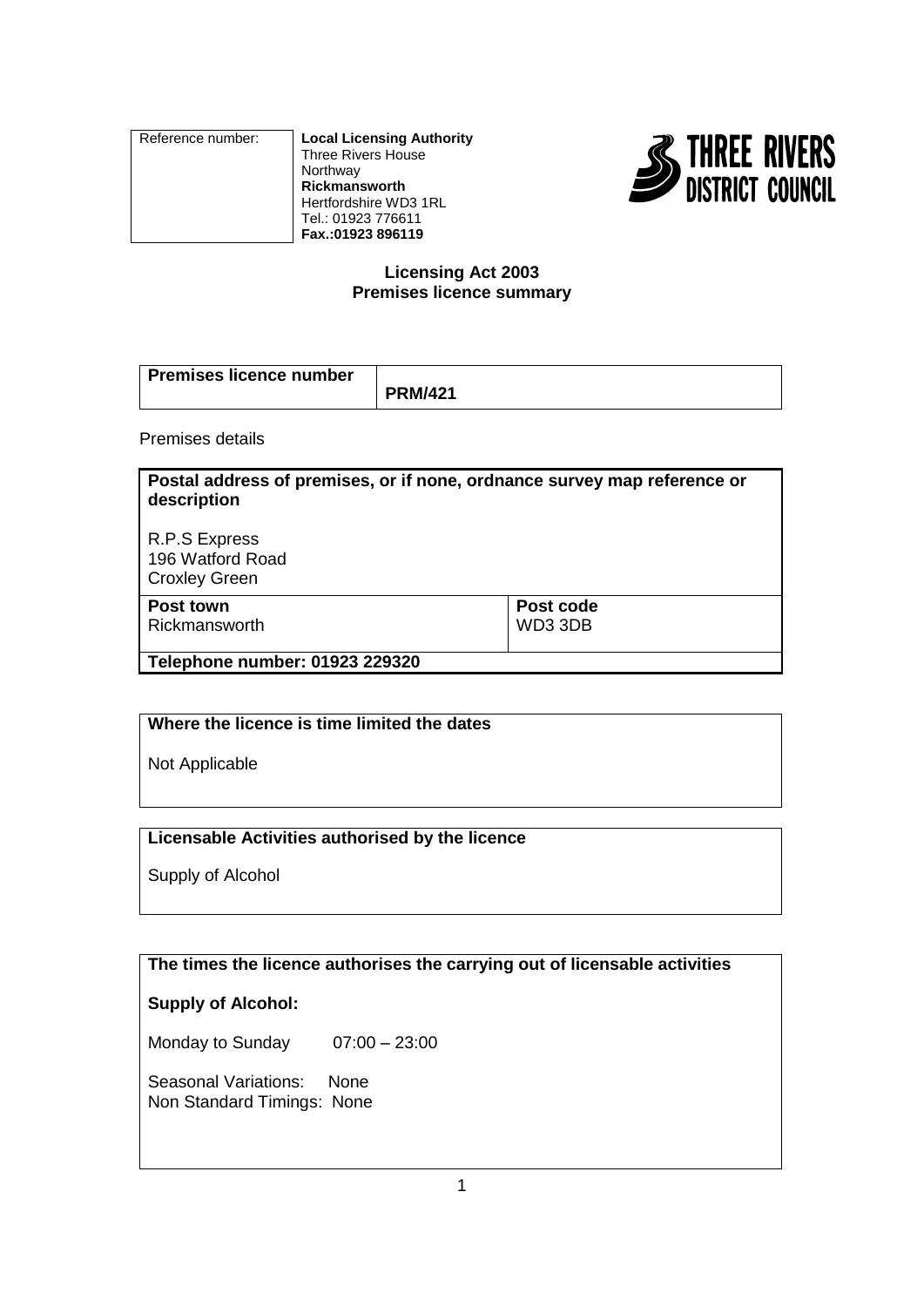## **The opening hours of the premises**

Monday to Sunday  $07:00 - 00:00$ 

#### **Where the licence authorises supplies of alcohol whether these are on and/or off supplies**

Off Supplies Only

#### **Name, (registered) address of holder of premises licence**

Mr Suganthan Perinbarasa 97 Queen Street Bedford MK40 2HH

#### **Registered number of holder, for example company number, charity number (where applicable)**

Not Applicable

#### **Name of designated premises supervisor where the premises licence authorises the supply of alcohol**

Mr Suganthan Perinbarasa

#### **State whether access to the premises by children is restricted or prohibited**

Not Applicable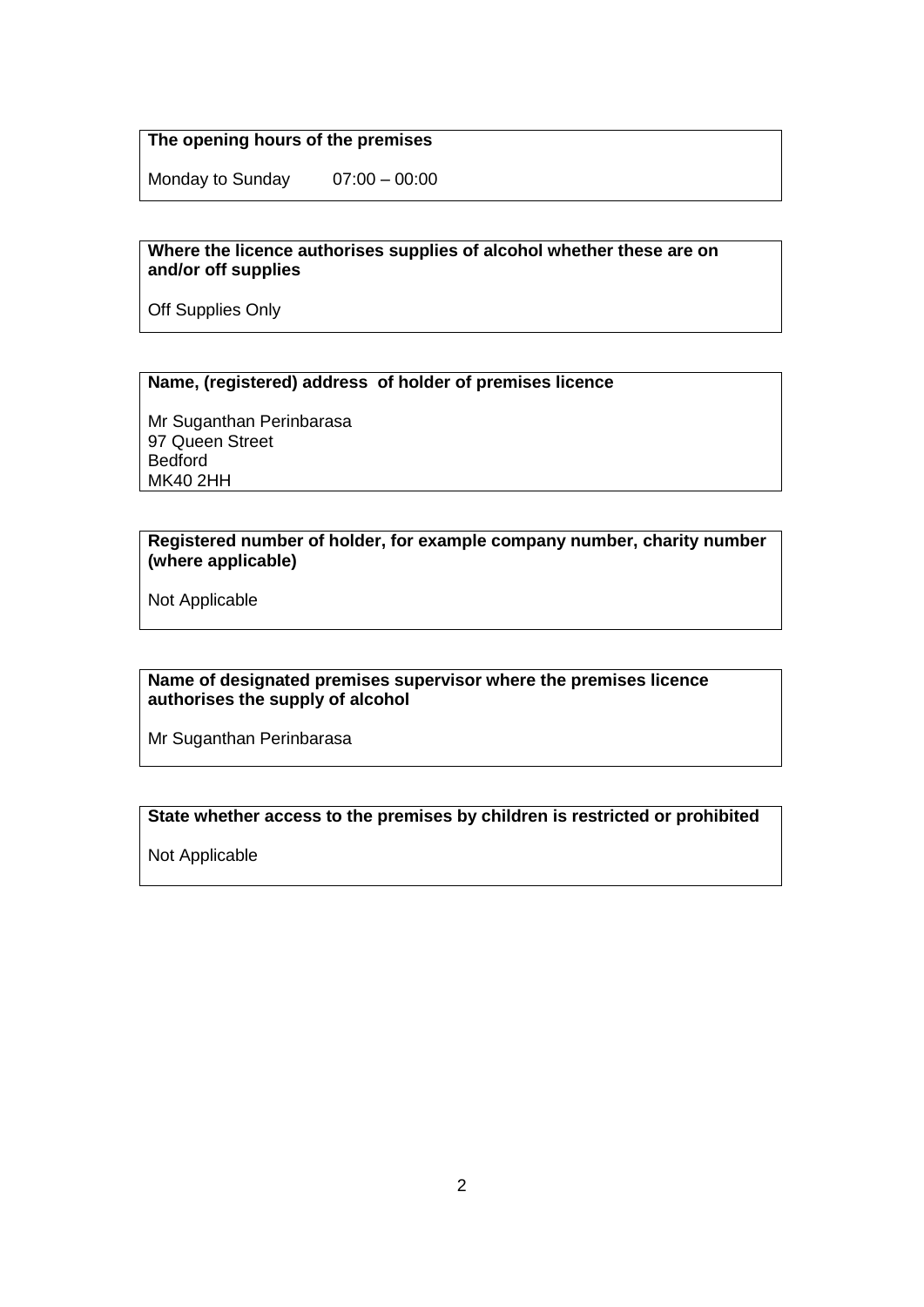### **Annex 1 - Mandatory conditions**

- 1. No supply of alcohol may be made under the premises licence:
	- (a) at a time when there is no designated premises supervisor in respect of the premises licence, or
	- (b) at a time when the designated premises supervisor does not hold a personal licence or his personal licence is suspended.
- 2. Every supply of alcohol under the premises licence must be made or authorised by a person who holds a personal licence.
- 3. (1) The premises licence holder shall ensure that an age verification policy applies to the premises in relation to the sale or supply of alcohol. (2) The policy must require individuals who appear to the responsible person to be under 18 years of age (or such older age as may be specified in the policy) to produce on request, before being served alcohol, identification bearing their photograph, date of birth and a holographic mark.
- 4. A relevant person shall ensure that no alcohol is sold or supplied for consumption on or off the premises for a price which is less than the permitted price.
- 5. For the purposes of the condition set out in paragraph 4
	- (a) "duty" is to be construed in accordance with the Alcoholic Liquor Duties Act 1979;
	- (b) "permitted price" is the price found by applying the formula —

 $P=D+(DxV)$ 

where —

- (i) P is the permitted price,
- (ii) D is the amount of duty chargeable in relation to the alcohol as if the duty were charged on the date of the sale or supply of the alcohol, and
- (iii) V is the rate of value added tax chargeable in relation to the alcohol as if the VAT were charged on the date of the sale or supply of the alcohol;
- (c) "relevant person" means, in relation to premises in respect of which there is in force a premises licence —
	- (i) the holder of the premises licence,
	- (ii) the designated premises supervisor (if any) in respect of such a licence,or
	- (iii) the personal licence holder who makes or authorises a supply of alcohol under such a licence;
- (d) "relevant person" means, in relation to premises in respect of which there is in force a club premises certificate, any member or officer of the club present on the premises in a capacity which enables the member or officer to prevent the supply in question; and
- (e) "value added tax" (VAT) means value added tax charged in accordance with the Value Added Tax Act 1994.
- 6. Where the permitted price given by sub-paragraph (b) of paragraph 5 would (apart from this paragraph) not be a whole number of pennies, the price given by that sub-paragraph shall be taken to be the price actually given by that sub-paragraph rounded up to the nearest penny.
- 7. (1) Sub-paragraph (2) applies where the permitted price given by sub-paragraph (b) of paragraph 5 on a day ("the first day") would be different from the permitted price on the next day ("the second day") as a result of a change to the rate of duty or VAT. (2) The permitted price which would apply on the first day applies to sales or supplies of alcohol which take place before the expiry of the period of 14 days beginning on the second day.
- 8. If at specified times one or more individuals must be at the premises to carry out a security activity each such individual must be licensed by the Security Industry Authority.

## **Annex 2 - Conditions consistent with the Operating Schedule**

## **a) General – all four licensing objectives (b,c,d,e,):**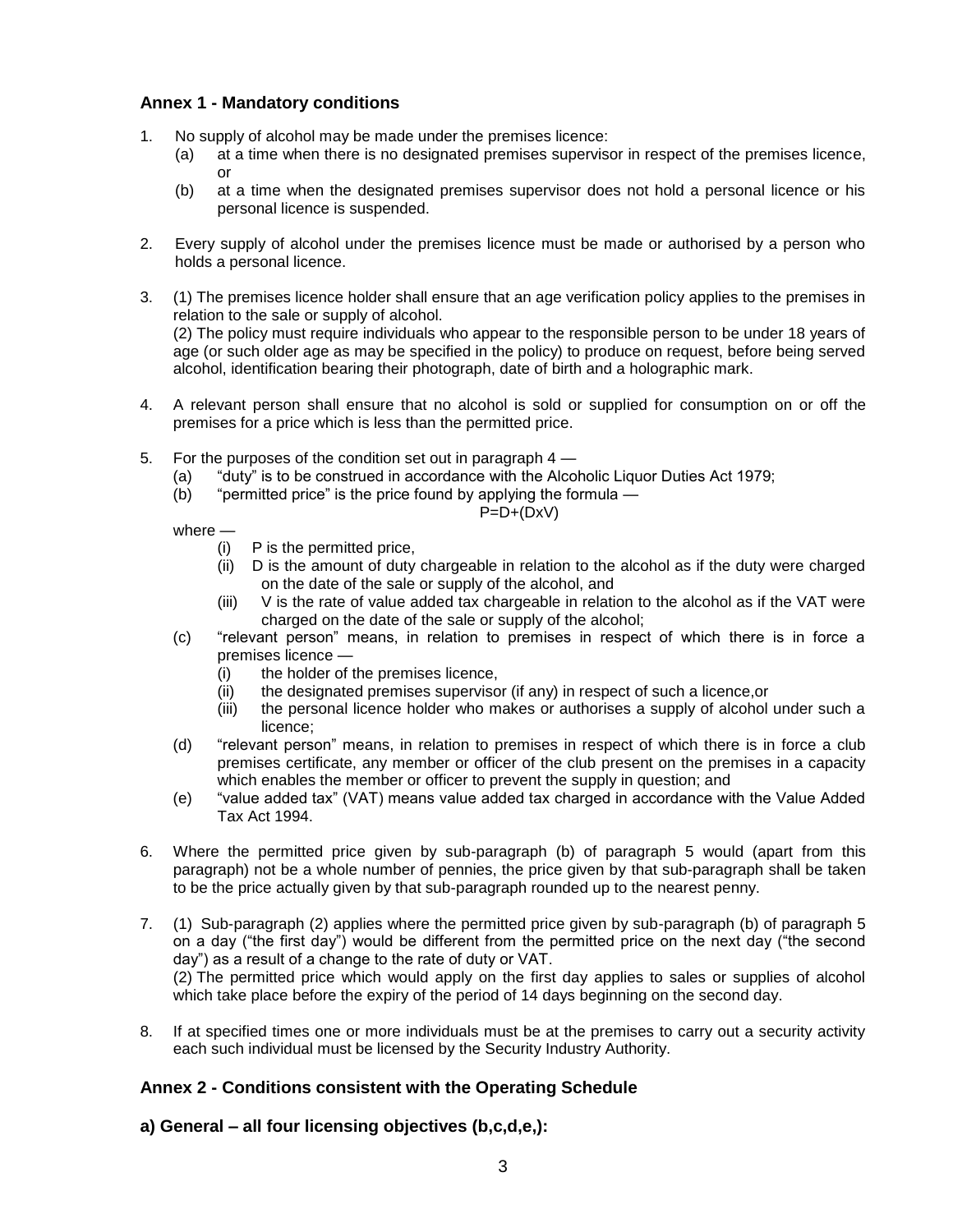- There will be strict implementation of a "Challenge 25" scheme for all purchases of alcohol at the premises.
- All staff will be trained in responsible alcohol retailing
- There will be CCTV installed at the premises that will be recording continually every 24 hours.
- All CCTV images/videos to be retained for at least 31 days.
- The license holder will join a "Retailwatch" scheme if there is one operating in the vicinity of the premises.
- The licence holder will keep and maintain a refusal log and incident book at the premises.
- A training manual for all staff will be kept at the premises.

# **b) The Prevention of crime and disorder:**

- CCTV will be installed inside and outside of the premises.
- As in paragraph a).

# **c) Public safety:**

- Appropriate safety equipment will be installed at the premises.
- There will be emergency lighting installed at the premises.
- The licence holder will comply with all current fire and health & safety legislation.
- Staff to be trained on fire safety and emergency evacuations.

# **d) The prevention of public nuisance:**

- There will be a management policy in place at the premises taking into account the external areas of the premises and the conduct of the customers.
- Anti social behaviour at the premises will be monitored by the use of CCTV
- Poster will be displayed at the premises requesting customers to leave the premises quietly.
- Where appropriate customers will be asked to leave the premises in a quiet and orderly manner.

## **e) The protection of children from harm:**

- There will be strict implementation of the challenge 25 scheme.
- Alcohol being displayed for sale will be kept away from the childrens confectionary shelves.
- "Challenge 25" posters will be displayed across the premises.
- Spirits will be kept behind the counter.
- The licence holder will keep and maintain a refusals book at the premises.

# **Annex 3 - Conditions attached after a hearing by the licensing authority**

Not applicable.

## **Annex 4 – Plans**

As per the "Proposed Licensing Plan" submitted with the original application of 24<sup>th</sup> March 2014.